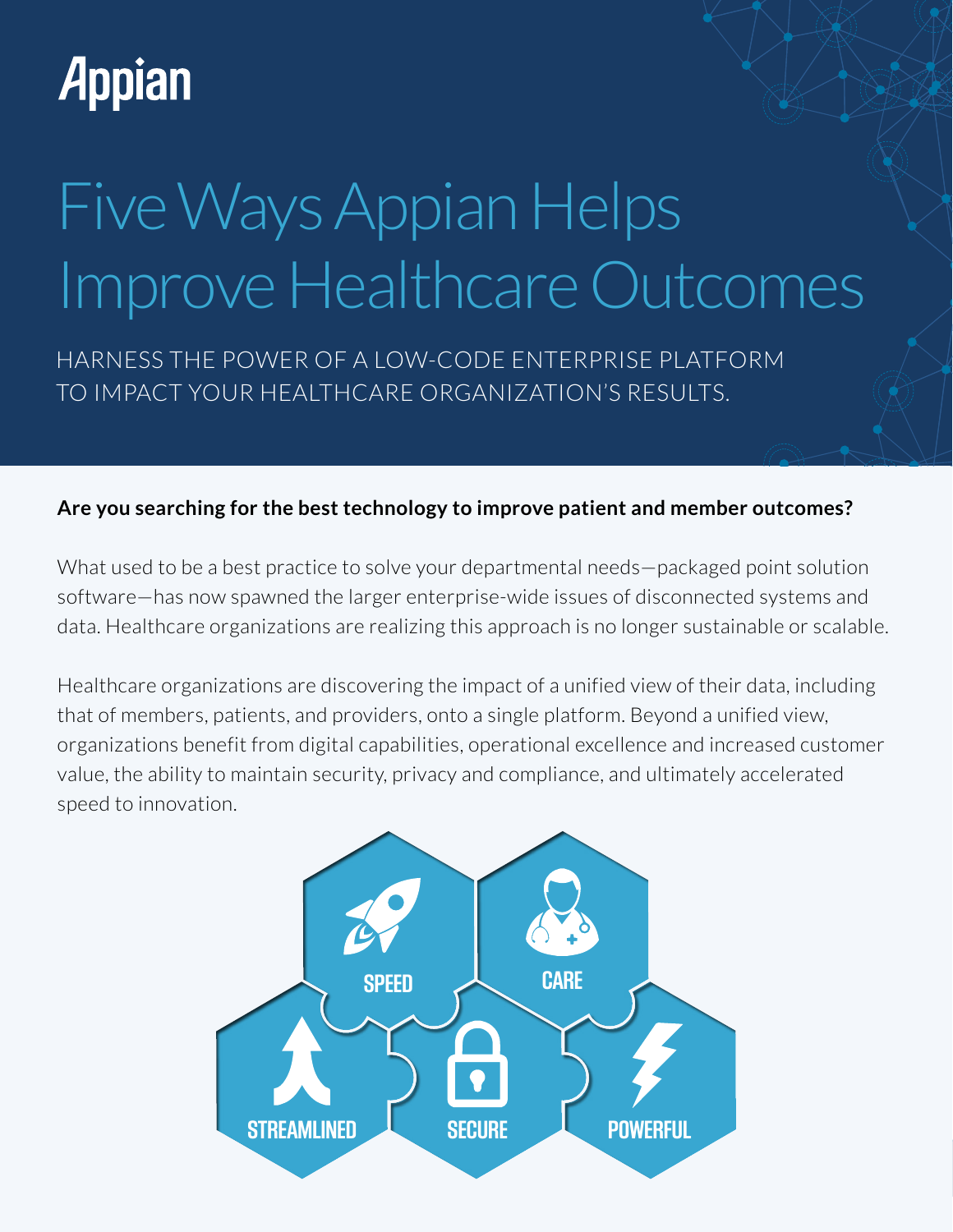**Appian is a leader in low-code platform development. Here are five reasons healthcare organizations should use Appian's powerful, scalable solution.** 



#### **SPEED TO MARKET**

**Appian is fast.** In fact, application development is 10 to 20 times faster than traditional development thanks to Appian's low-code platform approach,

bolstered by visual tools and drag-and-drop functionality. IT organizations can rapidly build and deploy natively mobile apps and empower business users and citizen developers to do the same. This translates to quicker time-to-market for your critical applications.



*Speed gives your organization the flexibility and business agility to easily pivot and shift according to market and member demands.*



#### **CUSTOMER ENGAGEMENT AND IMPROVED CARE MANAGEMENT**

**In an environment of more choices, Appian enables healthcare organizations to be customerfocused and competitive.** 

Right now, healthcare organizations need to ensure that their services are easily accessible to those who need them, and Appian helps facilitate just that.

The Appian Intelligent Contact Center™ unifies all systems and channels (including member, patient, and provider information) into a single, intelligent interface. It is backed by the industry's No. 1 rated case management platform which provides a complete, single view of the customer while driving rapid resolution. The result: superior agent performance and world-class customer experiences.

*The Appian Intelligent Contact Center™ empowers healthcare organizations to offer exceptional customer service that helps retain patients and members as they see their healthcare outcomes improve.*

With this, Appian allows healthcare organizations to identify and coordinate care and outreach in a timely and cost-effective manner. Payers and providers get a real-time, singular view into member and patient health records. This enables them to unify data across their organizations. Call agents can use this information on demand to then deliver a high-quality customer experience.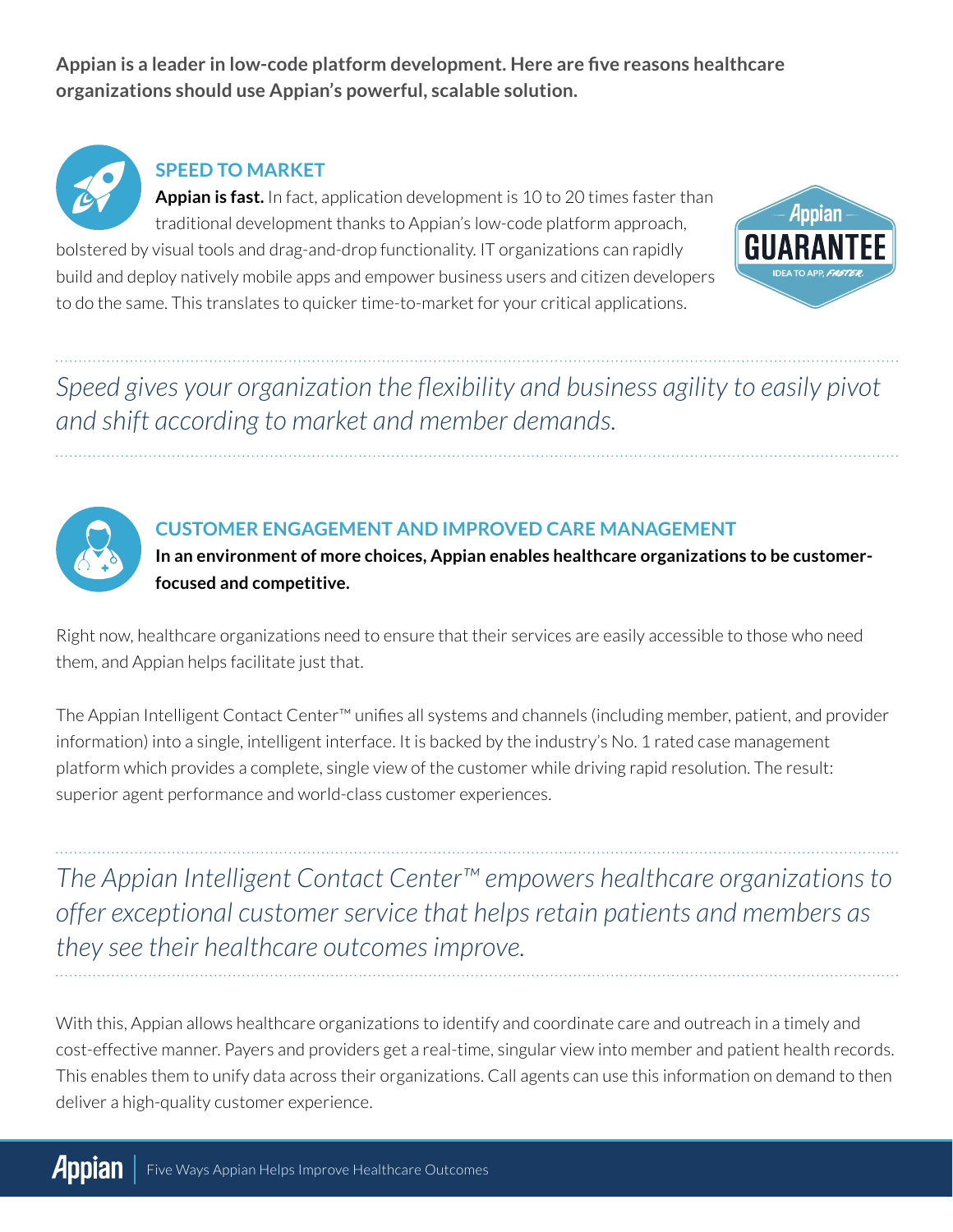

#### **STREAMLINED OPERATIONS**

**Appian lets you automate and manage processes end-to-end, and support knowledge workers with a range of applications.** Easily overcome challenges and handle exception management tasks for areas such as: claims, onboarding staff, provider directory accuracy, and coordinating care.

For example, a large healthcare organization with over 10 million members uses Appian's process automation and management to increase the accuracy of pre-authorization decisions. Appian's solution helps eliminate the errors and delays found in older manual processes. Plus, authorization rules automatically provide details as care advocates enter information. Escalations are also now automatically routed to higher levels for approval or review as needed.

*Appian's optimization saves time and money and gives your organization the agility to focus on new business models and better strategies to deliver care.*



#### **POWER TO SCALE FOR BETTER PATIENT AND MEMBER OUTCOMES**

**Appian's powerful platform can transform a healthcare enterprise.** Advanced business process management, case management, and collaboration capabilities help to bridge core systems and tackle enterprise-wide change efforts.

Appian can not only help solve departmental pains, the platform is scalable and flexible for organizationalwide use. Modern integration capabilities can handle data from thousands of sources, breaking down silos and unlocking valuable information from across the organization into a single view. The platform's scalable architecture supports performance across an unlimited number of users, so organizations can roll out global applications with confidence.

Unlike mobile apps from other vendors, mobile apps built on Appian are native and included with the product. All functionality works together seamlessly on any device with Appian, so employees can perform their jobs in the optimal location to provide the best experience for members and providers.

*"Appian gives us a powerful platform to rapidly combine data with process in business apps that drive better decisions, easier collaboration, and faster response," a senior executive at a leading North American healthcare insurer told us.*